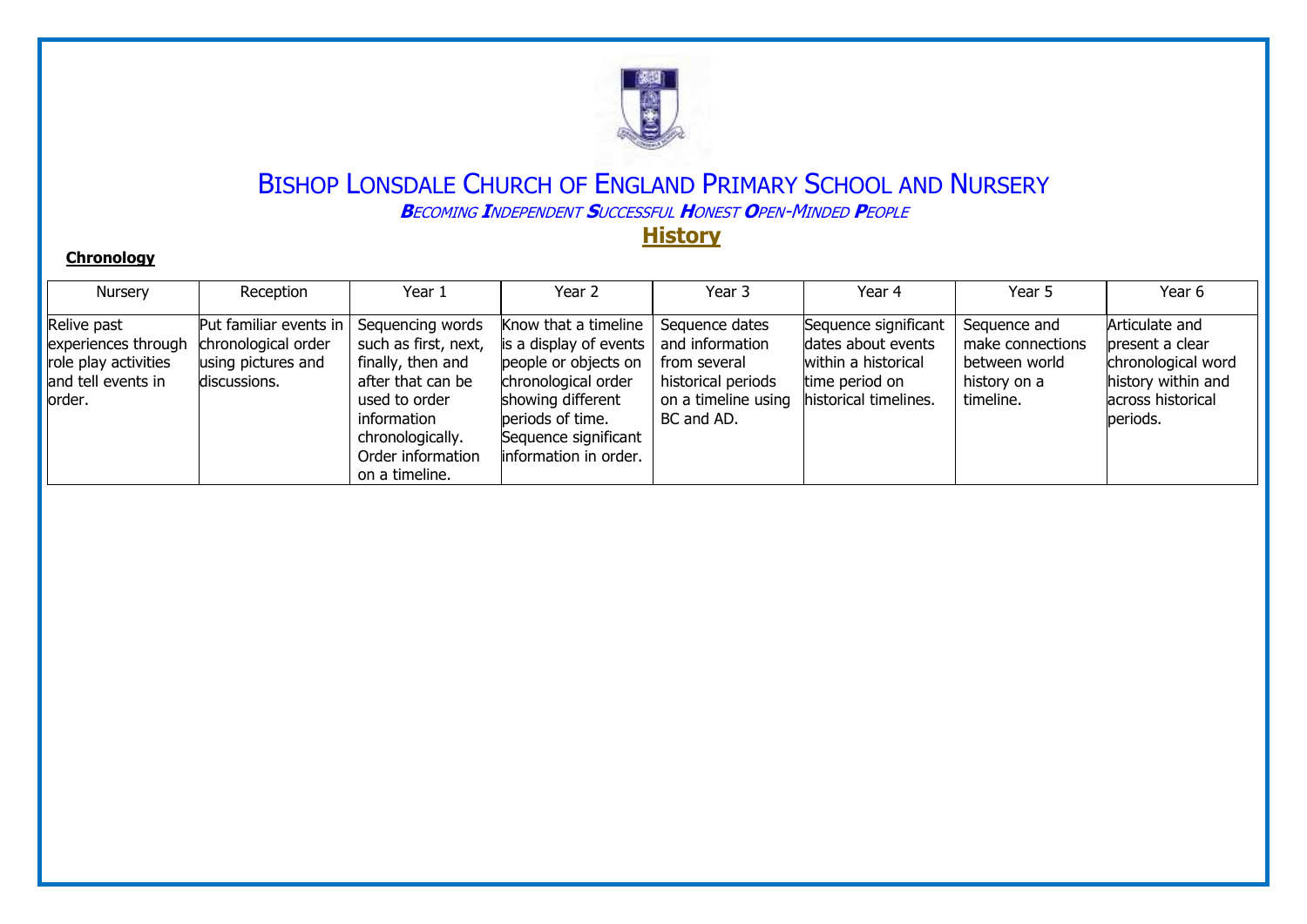

#### **Everyday Life**

| Nursery                                                                 | Reception                                                                                             | Year 1                                                                      | Year <sub>2</sub>                                                                             | Year 3                                                                                                                                                                                                                                                                                                                                                                                                         | Year 4                                                                                                                                                                                                                                                                 | Year 5                                                                                                             | Year 6                                                                                                                                    |
|-------------------------------------------------------------------------|-------------------------------------------------------------------------------------------------------|-----------------------------------------------------------------------------|-----------------------------------------------------------------------------------------------|----------------------------------------------------------------------------------------------------------------------------------------------------------------------------------------------------------------------------------------------------------------------------------------------------------------------------------------------------------------------------------------------------------------|------------------------------------------------------------------------------------------------------------------------------------------------------------------------------------------------------------------------------------------------------------------------|--------------------------------------------------------------------------------------------------------------------|-------------------------------------------------------------------------------------------------------------------------------------------|
| Talk about special<br>times or events that<br>are important to<br>them. | Talk about past and<br>present events in<br>their own lives and<br>those who are<br>important to them | Describe an aspect<br>of everyday life<br>within or beyond<br>living memory | Describe the<br>everyday lives of<br>people in a period<br>within or beyond<br>living memory. | Describe the<br>everyday lives of<br>people from past<br>historical periods:<br>Study how Stone<br>Age, Bronze Age<br>and Iron Age life<br>are defined by the<br>making of weapons<br>and farming.<br>Describe the<br>'Romanisation' of<br>Britain, including<br>the impact of<br>technology, culture<br>and beliefs such as<br>roman forts roads,<br>running water and<br>baths, Roman gods<br>and goddesses. | Describe the<br>"Romanisation' of<br>Britain, including the<br>impact of technology,<br>culture and beliefs<br>such as building<br>roads towns roman<br>numerals and<br>Christianity.<br>Explain how artefacts<br>provide evidence of<br>everyday life in the<br>past. | Explain how<br>everyday life in an<br>ancient civilisation<br>changed or<br>continued during<br>different periods. | Evaluate the human<br>impact of war,<br>oppression, conflict<br>and rebellion on the<br>everyday life of a<br>past or ancient<br>society. |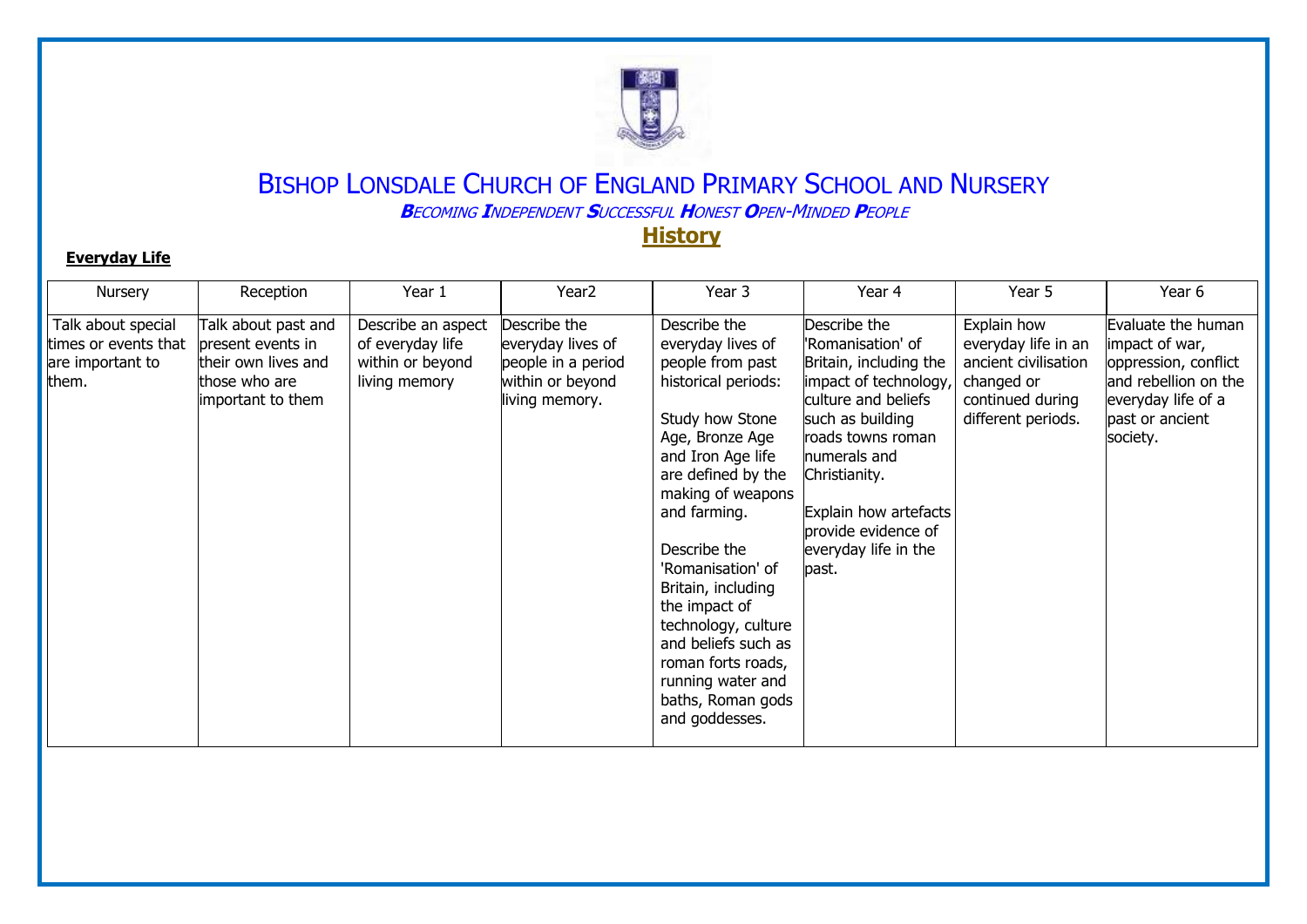

### **Hierarchy and Power**

| Nursery                                                      | Reception                                                                                           | Year 1                            | Year <sub>2</sub>                               | Year 3                                                                                                                                                                                                                                                                | Year 4                                                                                                                      | Year 5                                                                                        | Year 6                                                                                                                                                                                                             |
|--------------------------------------------------------------|-----------------------------------------------------------------------------------------------------|-----------------------------------|-------------------------------------------------|-----------------------------------------------------------------------------------------------------------------------------------------------------------------------------------------------------------------------------------------------------------------------|-----------------------------------------------------------------------------------------------------------------------------|-----------------------------------------------------------------------------------------------|--------------------------------------------------------------------------------------------------------------------------------------------------------------------------------------------------------------------|
|                                                              |                                                                                                     |                                   |                                                 |                                                                                                                                                                                                                                                                       |                                                                                                                             |                                                                                               |                                                                                                                                                                                                                    |
| Talk about the<br>actions of kings and<br>queens in stories. | Explore and talk<br>about pictures,<br>stories and<br>information books on<br>the theme of royalty. | Describe the role of<br>a monarch | Describe the<br>hierarchy of a past<br>society. | Describe the roles<br>of tribal<br>communities and<br>explain how this<br>influenced<br>everyday life.<br>Describe the<br>hierarchy and<br>different roles in<br>Roman life.<br>Describe the<br>significance and<br>impact of power<br>struggles in Roman<br>Britain. | Describe the<br>hierarchy and<br>different roles in<br>ancient civilisations of<br>Sumer, Indus Valley<br>and Ancient Egypt | Describe the<br>significance, impact<br>and legacy of<br>power in the Shang<br><b>Dynasty</b> | Describe and explain<br>the significance of a<br>lleader in WW2.<br>Describe how the<br>resistance, refusal or<br>rebellion of<br>individuals, groups<br>and civilisations can<br>affect a society or<br>practice. |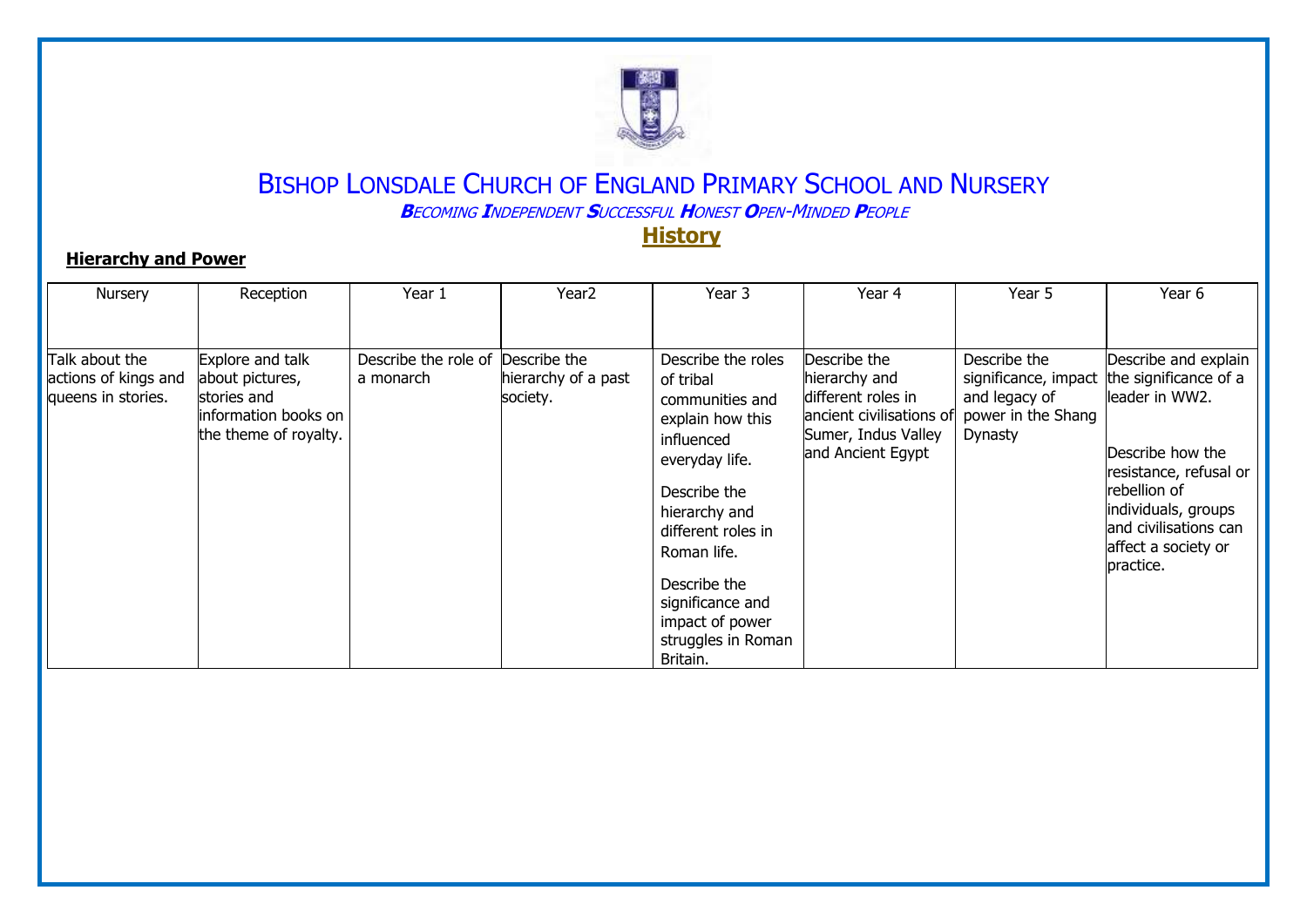

**Civilisations**

|         | Reception | Year 1 | Year <sub>2</sub> | Year 3                 | Year 4                  | Year 5                | Year 6                  |
|---------|-----------|--------|-------------------|------------------------|-------------------------|-----------------------|-------------------------|
| Nursery |           |        |                   |                        |                         |                       |                         |
|         |           |        |                   | Describe how past      | Explain the cause       | Describe the          | Describe and explain    |
|         |           |        |                   | civilisations or lives | and consequence of      | achievements and      | the common traits       |
|         |           |        |                   | of people in Britain   | invasion and            | influence of the      | and motives of          |
|         |           |        |                   | developed during       | migration by the        | ancient Greeks on     | lleaders and            |
|         |           |        |                   | the Stone Age,         | Romans into Britain.    | the wider world.      | monarchs from           |
|         |           |        |                   | Bronze Age and         |                         | Study the             | different historical    |
|         |           |        |                   | Iron Age.              | Describe the            | importance of a       | periods.                |
|         |           |        |                   | Describe ways in       | significance and        | past or ancient       | Describe some of the    |
|         |           |        |                   | which human            | impact of power         | civilisation or       | significant             |
|         |           |        |                   | invention and          | struggles on Britain in | society (people,      | achievements of         |
|         |           |        |                   | ingenuity have         | Anglo Saxon times.      | culture, art,         | mankind and explain     |
|         |           |        |                   | changed how            |                         | politics, hierarchy). | why they are            |
|         |           |        |                   | people live.           |                         |                       | important.              |
|         |           |        |                   | Describe the           |                         |                       |                         |
|         |           |        |                   | achievements and       |                         |                       | Create an in-depth      |
|         |           |        |                   | influence of the       |                         |                       | study of the            |
|         |           |        |                   | ancient Greeks on      |                         |                       | characteristics and     |
|         |           |        |                   | the wider world.       |                         |                       | importance of a past    |
|         |           |        |                   | Describe the           |                         |                       | or ancient civilisation |
|         |           |        |                   | achievements and       |                         |                       | or society (people,     |
|         |           |        |                   | influence of the       |                         |                       | culture, art, politics, |
|         |           |        |                   | ancient Romans on      |                         |                       | hierarchy).             |
|         |           |        |                   | the wider world        |                         |                       |                         |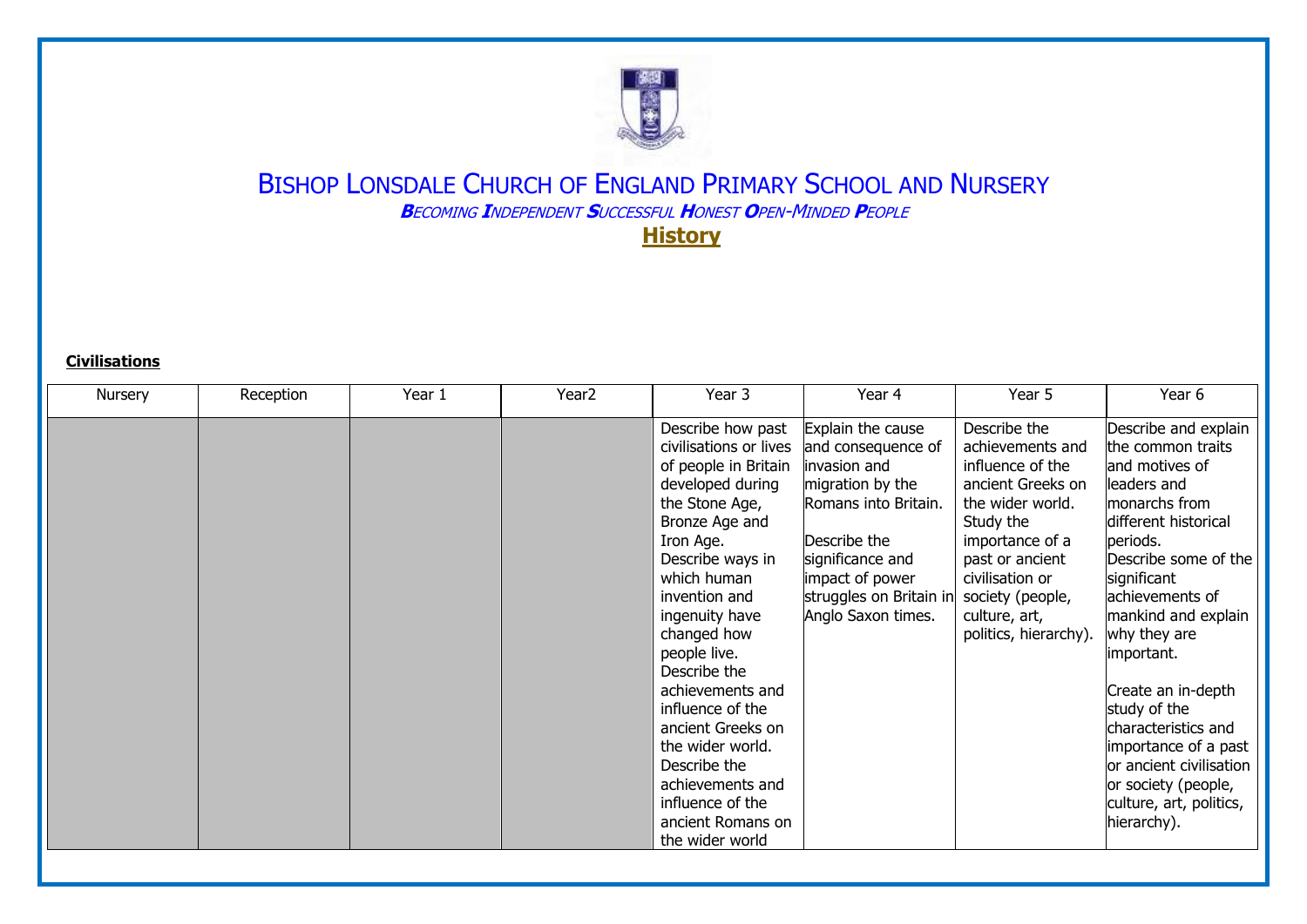

#### **Artefacts and Sources**

| Nursery                                                         | Reception                                                                                                                                       | Year 1                                                                                                                          | Year <sub>2</sub>                                                                                                                                                                       | Year 3                                                                                                                                                                                                                                             | Year 4                                                                                                                                                                                                                                              | Year 5                                                                                                                                                                                         | Year 6                                                                                                                                                                                     |
|-----------------------------------------------------------------|-------------------------------------------------------------------------------------------------------------------------------------------------|---------------------------------------------------------------------------------------------------------------------------------|-----------------------------------------------------------------------------------------------------------------------------------------------------------------------------------------|----------------------------------------------------------------------------------------------------------------------------------------------------------------------------------------------------------------------------------------------------|-----------------------------------------------------------------------------------------------------------------------------------------------------------------------------------------------------------------------------------------------------|------------------------------------------------------------------------------------------------------------------------------------------------------------------------------------------------|--------------------------------------------------------------------------------------------------------------------------------------------------------------------------------------------|
| Comment and ask<br>questions about<br>objects from the<br>past. | Make observations<br>about objects and<br>artefacts from the<br>past, such as toys,<br>clothes and other<br>items relating to<br>everyday life. | Use a range of<br>historical artefacts<br>to find out about<br>the past.<br>Express an opinion<br>about a historical<br>source. | Examine an artefact<br>and suggest what it<br>is, where it is from,<br>when and why it was<br>made and who<br>owned it.<br>Use historical sources<br>to begin to identify<br>viewpoint. | Make deductions<br>and draw<br>conclusions about<br>the reliability of a<br>historical source or<br>artefact.<br>Identify and<br>discuss different<br>viewpoints in a<br>range of historical<br>materials and<br>primary and<br>secondary sources. | Explain how the<br>design, decoration<br>and materials used to or artefacts to<br>make an artefact can<br>provide evidence of<br>the wealth, power<br>and status of the<br>object's owner.<br>Identify bias in<br>primary and<br>secondary sources. | Use a range of<br>historical sources<br>build a picture of a<br>historical event or<br>person.<br>Find evidence from<br>different sources,<br>identify bias and<br>form balanced<br>arguments. | Ask perceptive<br>questions to evaluate<br>an artefact or<br>historical source.<br>Identify different<br>types of bias in<br>historical sources and<br>explain the impact of<br>that bias. |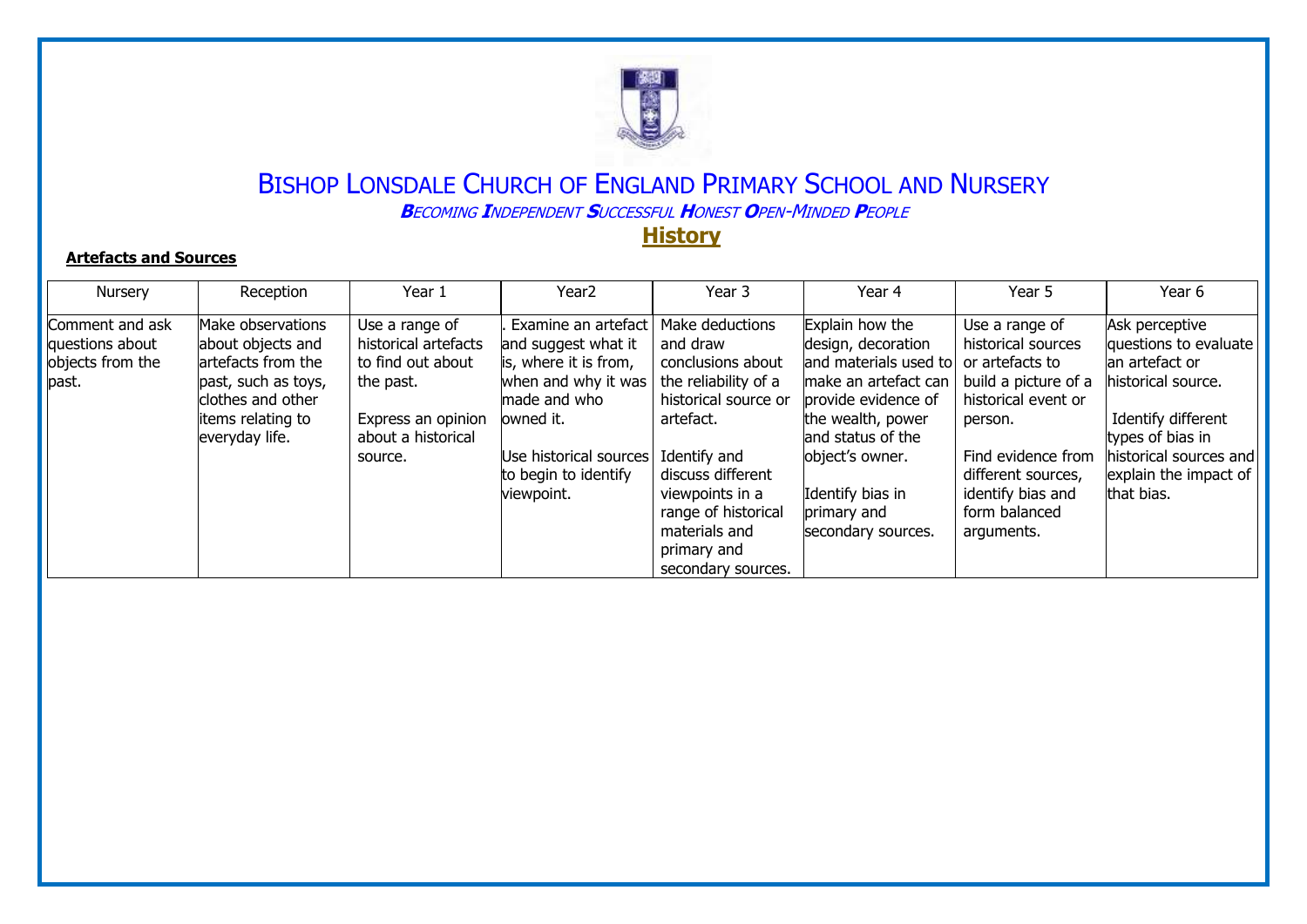

#### **Local History**

| <b>Nursery</b>                                                                                                               | Reception                                 | Year 1                                                   | Year <sub>2</sub>                                                                         | Year 3                                                                                                                                    | Year 4                                                                                            | Year 5                                                                                                                 | Year 6                                                                                                            |
|------------------------------------------------------------------------------------------------------------------------------|-------------------------------------------|----------------------------------------------------------|-------------------------------------------------------------------------------------------|-------------------------------------------------------------------------------------------------------------------------------------------|---------------------------------------------------------------------------------------------------|------------------------------------------------------------------------------------------------------------------------|-------------------------------------------------------------------------------------------------------------------|
| Explore photographs Explore and talk<br>to show how the<br>school or locality has events in the school<br>changed over time. | about important<br>or locality's history. | Describe important<br>events in the<br>school's history. | Describe, in simple<br>terms, the<br>importance of local<br>events, people and<br>blaces. | Analyse a range of<br>historical<br>information to<br>explain how a<br>national or<br>international event<br>has impacted the<br>locality | Describe and explain<br>the impact of a past<br>society on a local<br>settlement or<br>community. | Investigate an<br>aspect of history or<br>a site dating from<br>beyond 1066 that<br>is significant in the<br>locality. | Present an in-depth<br>study of a local town<br>or city, suggesting<br>how to source the<br>required information. |

#### **Compare and Contrast**

| Nursery                                                                                     | Reception                                                                                                         | Year 1                                                                                  | Year <sub>2</sub>                                                | Year 3                                                                               | Year 4                                        | Year 5                                                                                    | Year 6                                                                                                                 |
|---------------------------------------------------------------------------------------------|-------------------------------------------------------------------------------------------------------------------|-----------------------------------------------------------------------------------------|------------------------------------------------------------------|--------------------------------------------------------------------------------------|-----------------------------------------------|-------------------------------------------------------------------------------------------|------------------------------------------------------------------------------------------------------------------------|
| Begin to notice<br>similarities and<br>differences between<br>life now and in the<br>lpast. | Describe some<br>similarities and<br>differences between<br>things in the past and life within or<br>the present. | Identify similarities<br>and differences<br>between ways of<br>beyond living<br>memory. | Describe what it was  <br>like to live in a<br>different period. | Explain the<br>similarities and<br>differences<br>between two<br>periods of history. | Compare and<br>contrast two<br>civilisations. | Compare and<br>contrast an aspect<br>of history across<br>two or more<br>periods studied. | Compare and<br>contrast leadership,<br>belief, lifestyle or<br>significant events<br>across a range of<br>time periods |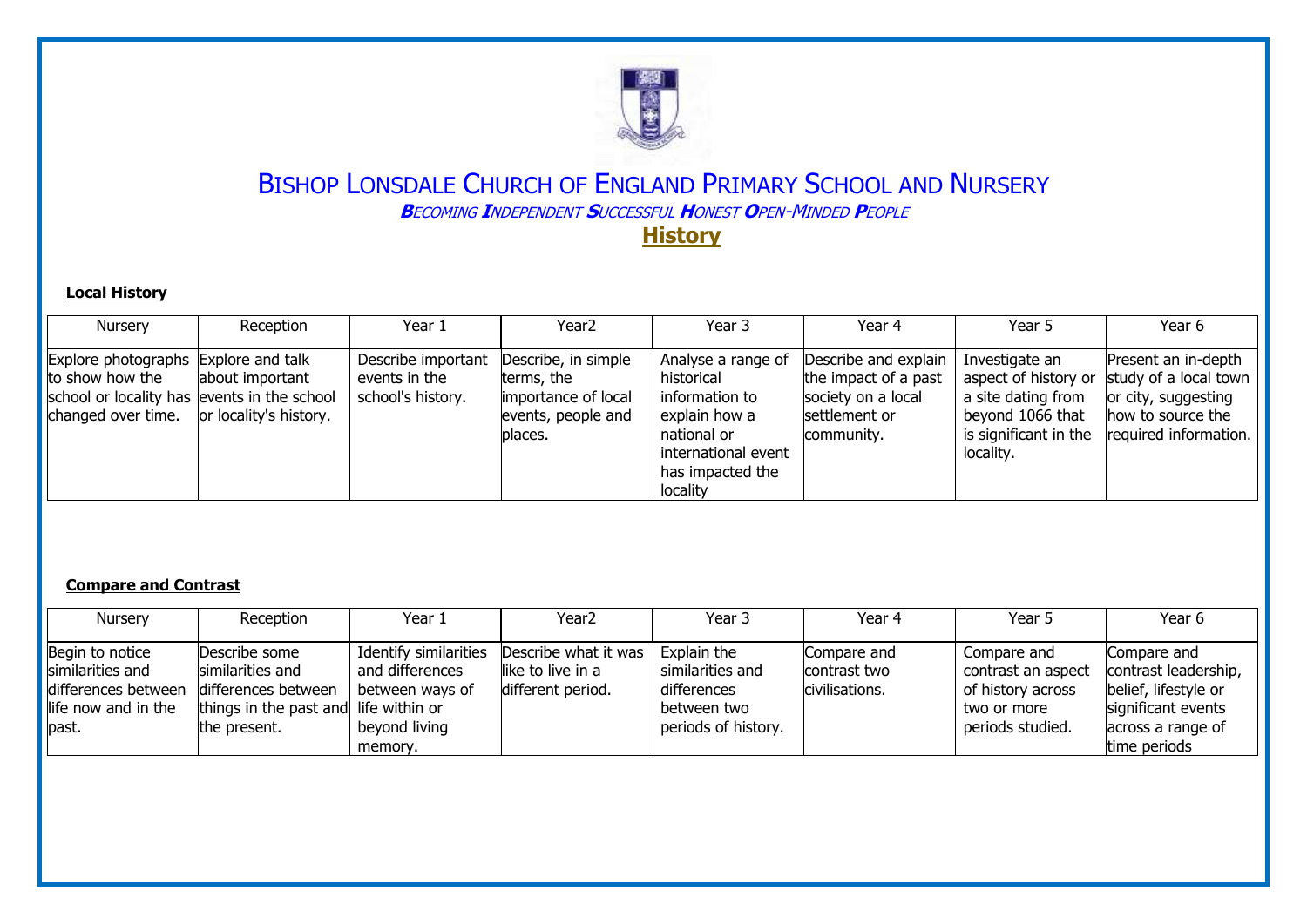

#### **Significant Events**

| <b>Nursery</b>                                                                                                                                                                  | Reception                                   | Year 1                                                                                            | Year <sub>2</sub>                                                            | Year 3                                              | Year 4                                                                             | Year 5                                                          | Year 6                                                                             |
|---------------------------------------------------------------------------------------------------------------------------------------------------------------------------------|---------------------------------------------|---------------------------------------------------------------------------------------------------|------------------------------------------------------------------------------|-----------------------------------------------------|------------------------------------------------------------------------------------|-----------------------------------------------------------------|------------------------------------------------------------------------------------|
| Begin to make sense Listen to stories and<br>of their own life story discuss significant<br>talking about<br>significant events,<br>such as birthdays or<br>other celebrations. | and family history by events from the past. | Identify some key<br>features of a<br>significant<br>historical event<br>beyond living<br>memory. | Explain why an event   Explain the cause<br>from the past is<br>significant. | and effect of a<br>significant<br>historical event. | Explain in detail the<br>multiple causes and<br>effects of significant<br>levents. | Explain why an<br>aspect of world<br>history is<br>significant. | Present a detailed<br>historical narrative<br>about a significant<br>global event. |

#### **Significant People**

| Nursery                                                                                                         | Reception                                                                       | Year 1                                                                                                | Year <sub>2</sub>                                                                                                                               | Year 3                                                                                                                                                | Year 4                                                                                    | Year 5                                                                                                                                                                                   | Year 6                                                                                                                                                     |
|-----------------------------------------------------------------------------------------------------------------|---------------------------------------------------------------------------------|-------------------------------------------------------------------------------------------------------|-------------------------------------------------------------------------------------------------------------------------------------------------|-------------------------------------------------------------------------------------------------------------------------------------------------------|-------------------------------------------------------------------------------------------|------------------------------------------------------------------------------------------------------------------------------------------------------------------------------------------|------------------------------------------------------------------------------------------------------------------------------------------------------------|
| Comment and ask<br>questions about<br>significant people<br>that they have seen<br>in books and<br>photographs. | Share stories and talk<br>about significant<br>people who lived in<br>the past. | Understand the<br>term significant<br>and explain why a<br>significant<br>individual is<br>important. | Use historical models<br>to make judgements<br>about significance<br>and describe the<br>limpact of a<br>significant historical<br>lindividual. | Devise or respond<br>to historically valid<br>questions about a<br>significant<br>historical figure<br>and suggest or<br>plan ways to<br>answer them. | Construct a profile of<br>a significant leader<br>using a range of<br>historical sources. | Explore and explain Examine the<br>how the religious,<br>political, scientific<br>or personal beliefs<br>of a significant<br>individual caused<br>them to behave in<br>a particular way. | decisions made by<br>significant historical<br>individuals,<br>considering their<br>options and making a<br>summative<br>judgement about<br>their choices. |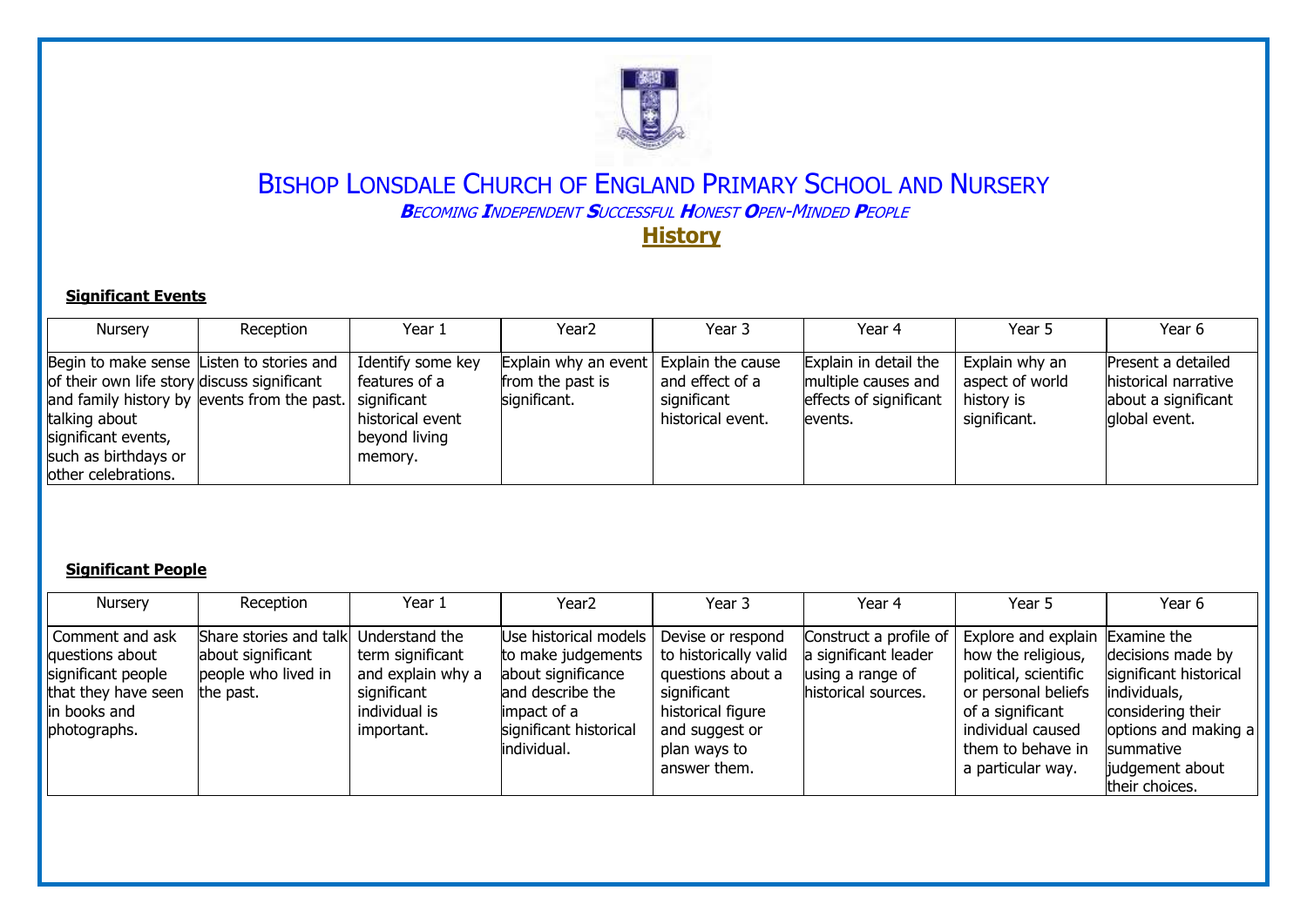

#### **British History**

| <b>Nursery</b>                                                   | Reception                                                             | Year 1                                                                     | Year <sub>2</sub>                                                                                              | Year 3                                                                                                                                                                                                                    | Year 4                                                                                                                                                                                                                          | Year 5                                                                         | Year 6                                                                                                                                                                                                                                        |
|------------------------------------------------------------------|-----------------------------------------------------------------------|----------------------------------------------------------------------------|----------------------------------------------------------------------------------------------------------------|---------------------------------------------------------------------------------------------------------------------------------------------------------------------------------------------------------------------------|---------------------------------------------------------------------------------------------------------------------------------------------------------------------------------------------------------------------------------|--------------------------------------------------------------------------------|-----------------------------------------------------------------------------------------------------------------------------------------------------------------------------------------------------------------------------------------------|
| Talk about things<br>that happened in the about stories<br>past. | Listen to and talk<br>describing significant<br>events from the past. | Describe a<br>significant<br>historical event in<br><b>British history</b> | Describe and explain<br>the importance of a<br>significant individual's<br>achievements on<br>British history. | Describe how a<br>significant event or<br>person in British<br>history changed or<br>influenced how<br>people live today.<br>Explain the cause,<br>consequence and<br>impact of invasion<br>and settlement in<br>Britain. | Describe a series of<br>significant events,<br>linked by a common<br>theme, that show<br>changes over time in<br><b>Britain</b><br>Explain the cause,<br>consequence and<br>impact of invasion<br>and settlement in<br>Britain. | Create an in-depth<br>study of an aspect<br>of British history<br>beyond 1066. | Articulate the<br>significance of a<br>historical person,<br>event, discovery or<br>linvention in British<br>history.<br>Describe the growth<br>of the British<br>economy and the<br>ways in which its<br>growth impacted on<br>British life. |